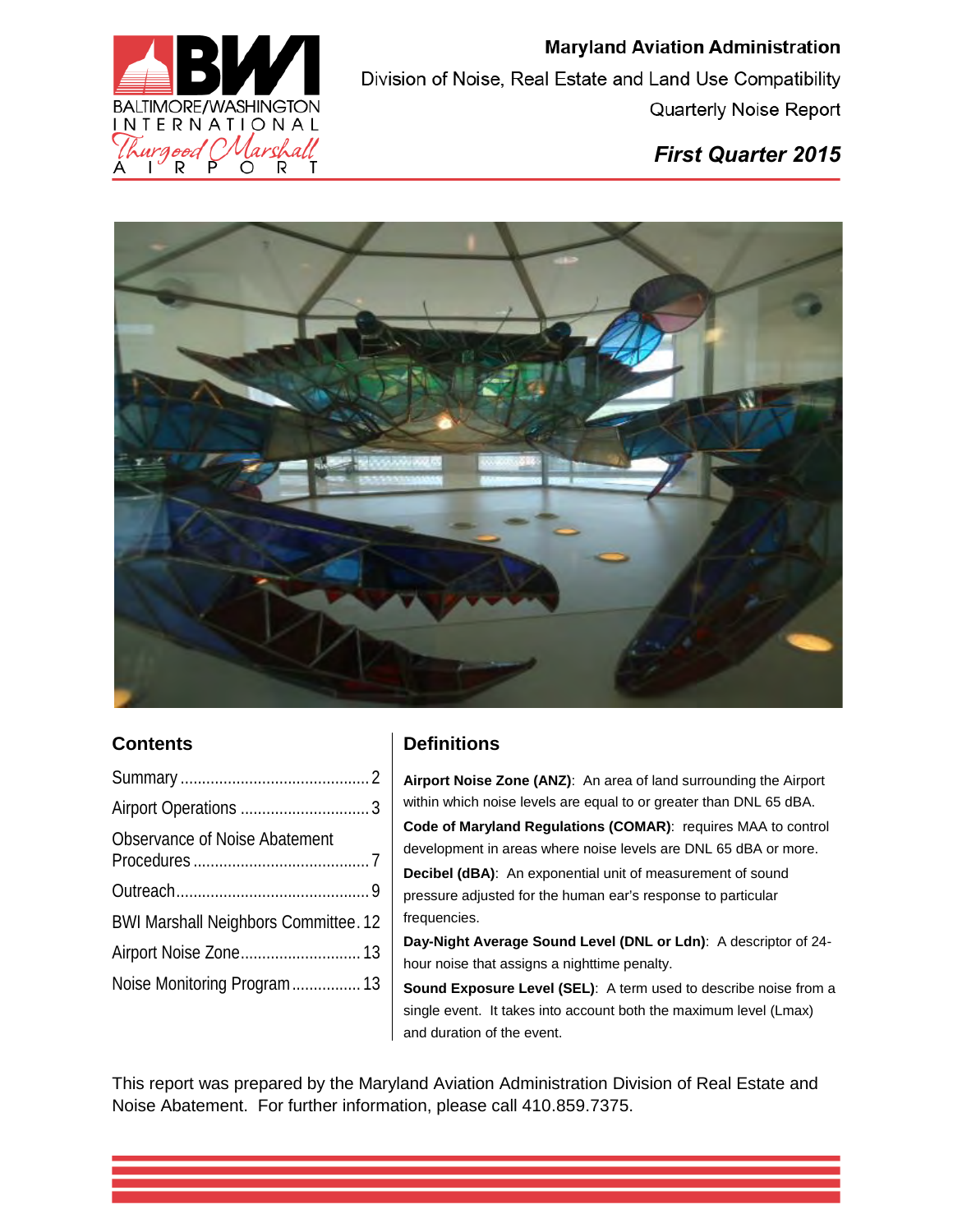

*First Quarter 2015*

### <span id="page-1-0"></span>**Summary**

This report provides a review of the aviation noise abatement program for the first quarter of 2015 (January 1 to March 31). Included in this report is information on jet aircraft operations, observance rates for noise abatement procedures, complaints received about aircraft noise, and community outreach efforts by the Maryland Aviation Adminstration (MAA). Information on noise levels at permanent noise monitoring sites will be provided in future reports when new noise monitors are installed.

- Average daily jet flights were approximately 514 per day during the 1st quarter of 2015, compared to 502 per day for the 1st quarter of 2014.
- Night-time operations averaged 66 per night for the 1st quarter of 2015 which is compared to 56 for the 1st quarter of 2014.
- A total of 138 calls and e-mail complaints were made to the Noise Office during the  $1<sup>st</sup>$ quarter of 2015 compared to 44 calls/e-mails during the  $1<sup>st</sup>$  quarter of 2014.

### **Aviation News Items of Interest**

- BWI Bike Rental provides bike rental services on weekends when the temperature is above 50 degrees. Located at 2301 Dorsey Road in Glen Burnie, the shop is convenient to the 11 mile BWI Trail. Adult, children's, and tandem bikes are available for rental.
- The Office of Regional Aviation Assistance (ORAA) recently completed it 2015-2016 Maryland Airport Directory. The publication highlights the 36 public-use aviation facilities serving Maryland with an aerial photo, airport diagram and data for each airport. Copies are available at www.marylandregionalaviation.aero/content/publications/index.php or you may call 410- 859-7065 to request a copy.
- The "On This Site-A Look Back In Time" exhibit highlights the history of this local community before the opening of Friendship International Airport in 1950. This new exhibit is located on the upper level of BWI Marshall Airport. MAA worked very closely with the Ann Arundel County Historical Society and the Local Lost Towns Project to provide information and artifacts to celebrate our connection to local community – past and present.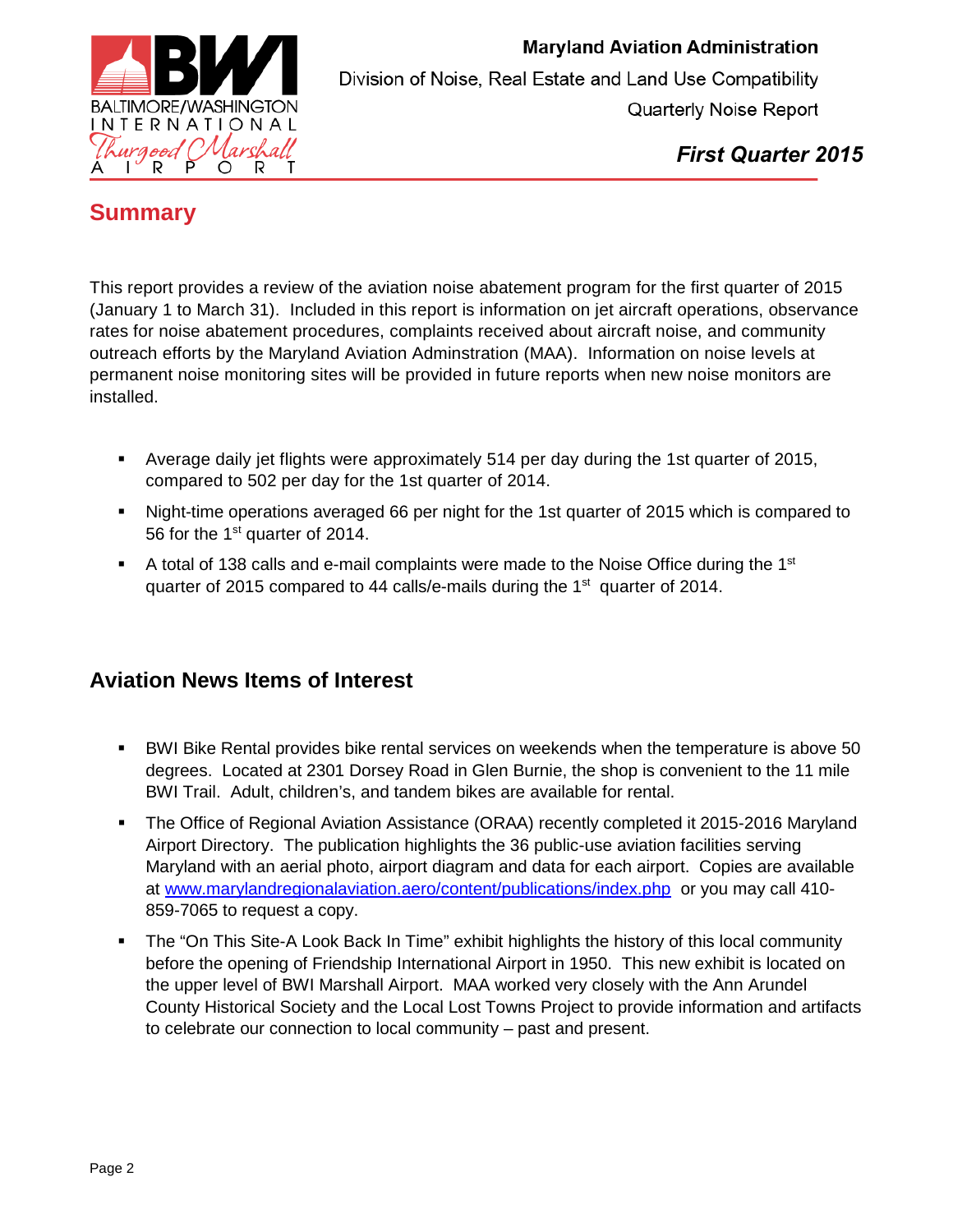

*First Quarter 2015*

# <span id="page-2-0"></span>**Airport Operations**

This section presents information on the level of operational activity at BWI Marshall, including air traffic levels by jet aircraft, runway use, and flight corridors.

### **Overall Activity Levels and Nighttime Activity**

The graph below presents the average number of daily jet flights at BWI Marshall, including all arrivals and departures by business jets and air carrier aircraft. The figure also presents data for the preceding nine months, for a twelve-month total.

The average daily number of jet operations during the 1<sup>st</sup> Quarter of 2015 was 514 as compared with 502 in the 1<sup>st</sup> Quarter of 2014. Overall traffic levels were approximately 2.4% higher than the same period during 2014.



The following figure presents nighttime air carrier, business jets and cargo jet operations. At BWI Marshall, a nighttime operation is defined as an arrival flight or departure flight that occurs between the hours of 10 p.m. and 7 a.m. The average number of nighttime jet operations was approximately 66 per night during the 1<sup>st</sup> Quarter of 2015 compared to 56 for the 1<sup>st</sup> Quarter of 2014. The average number of nighttime cargo operations was approximately 6 per night during the 1<sup>st</sup> Quarter of 2015 which was the same as  $1<sup>st</sup>$  Quarter of 2014.



#### **Average Nightly Passenger and Cargo Jet Operations**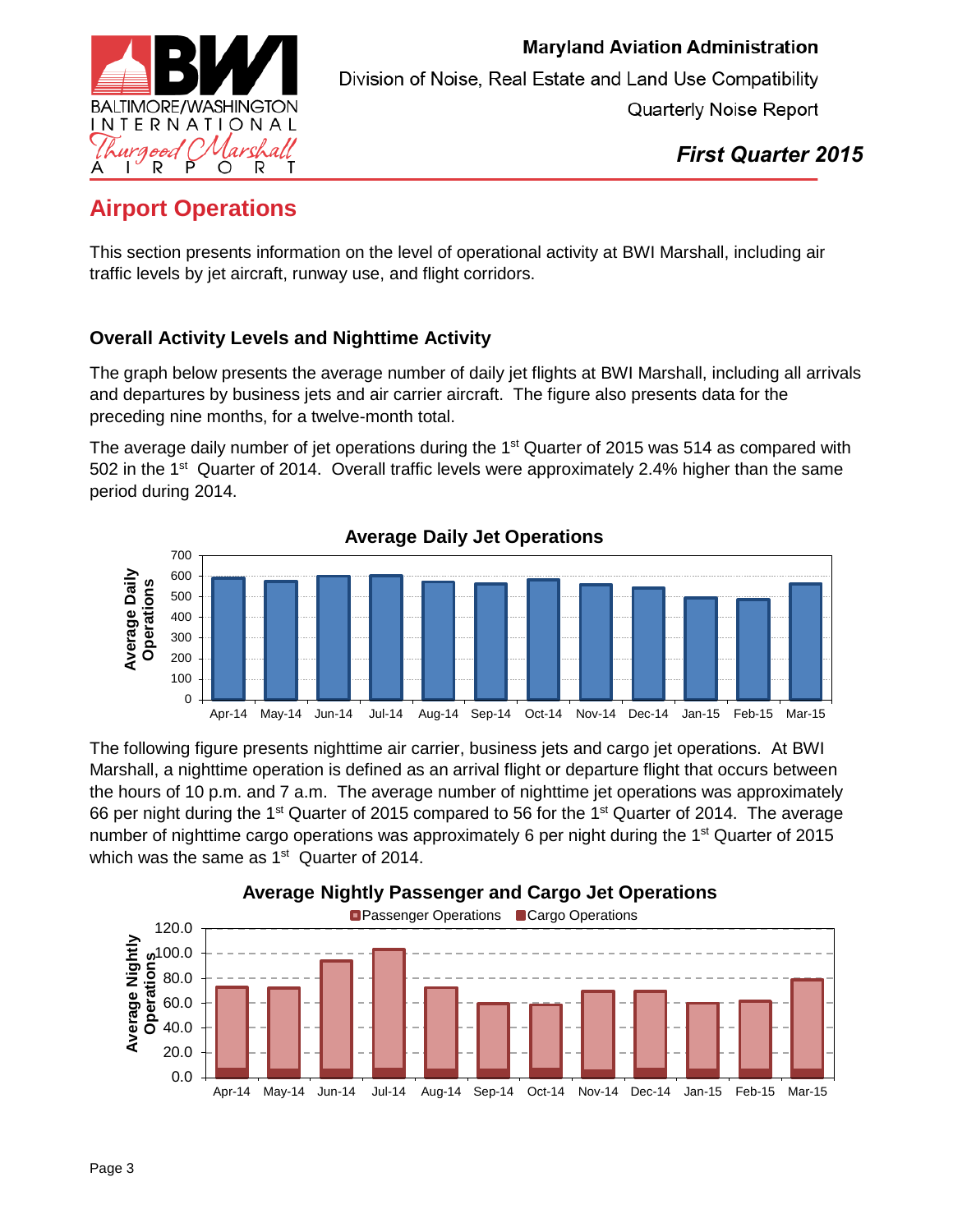

#### **Runway Use**

The MAA maintains a preferential runway use program to minimize the aircraft noise impact on neighboring communities. For noise abatement purposes, west flow (aircraft departures to the west) is more desirable since a smaller population is impacted by aircraft noise when BWI Marshall operates in a west flow direction. Prevailing wind speed, direction and weather factors determine the direction of air traffic flow. Aircraft usually take off and land into the wind to meet safety and operational requirements.

The figures below show all jet<sup>1</sup> runway use for the 1<sup>st</sup> Quarter of 2015. During east flow, all jet aircraft primarily depart from Runway 15R and arrive on Runway 10. During west flow, all jet aircraft normally depart from Runway 28 and arrive on Runway 33L. Historical trends result in annual average west flow of about 70%.



Arrival Runway Use, 1st Quarter 2015 All Jet Departure Runway Use,1st Quarter 2015

### **Flight Corridors**

The following figures depict the flight corridors at BWI Marshall for the following conditions and groups of aircraft as derived from BWI Marshall current noise and operations monitoring systems:

- All jet departures in west flow
- All jet departures in east flow
- All jet arrivals

 $\overline{a}$ 

These "flight track density plots" use color gradations to depict the flight track geometry, dispersion, and relative frequency of air traffic. The color ranges are assigned based on the relative density of aircraft operations during the 1<sup>st</sup> Quarter of 2015.

Page 4  $<sup>1</sup>$  "All jet" includes commercial air carrier as well as private (corporate) jet aircraft.</sup>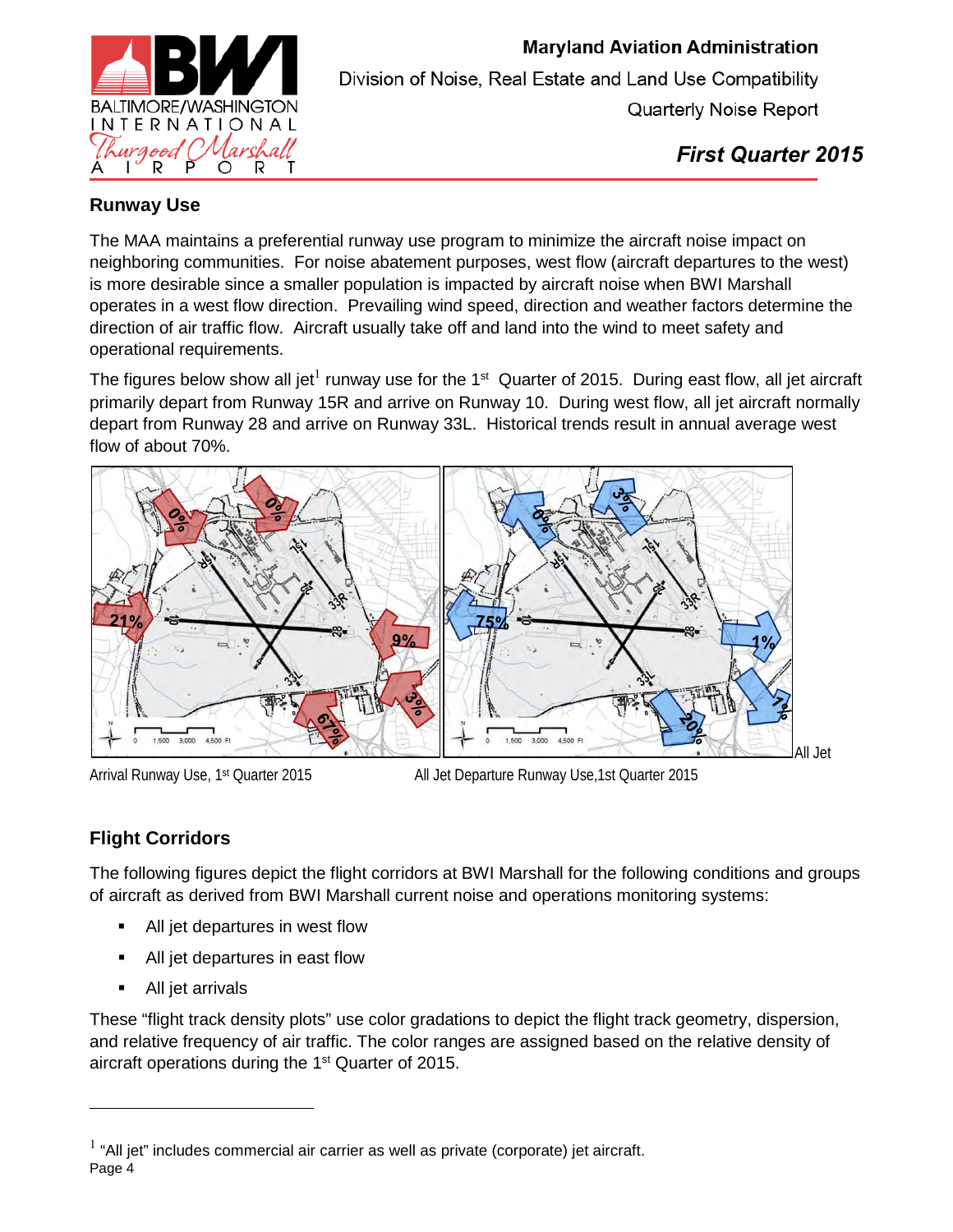

*First Quarter 2015*

<span id="page-4-0"></span>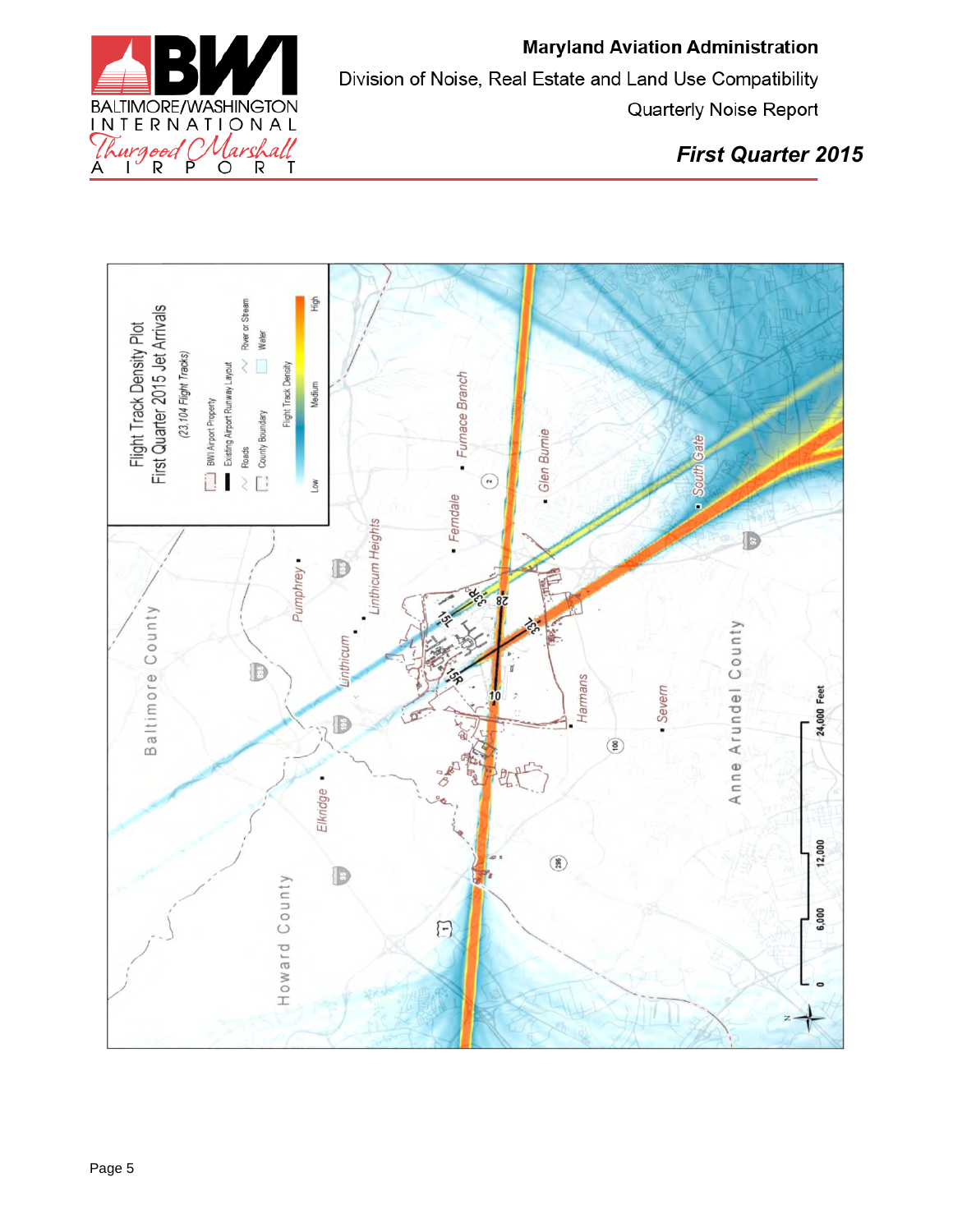

### *First Quarter 2015*

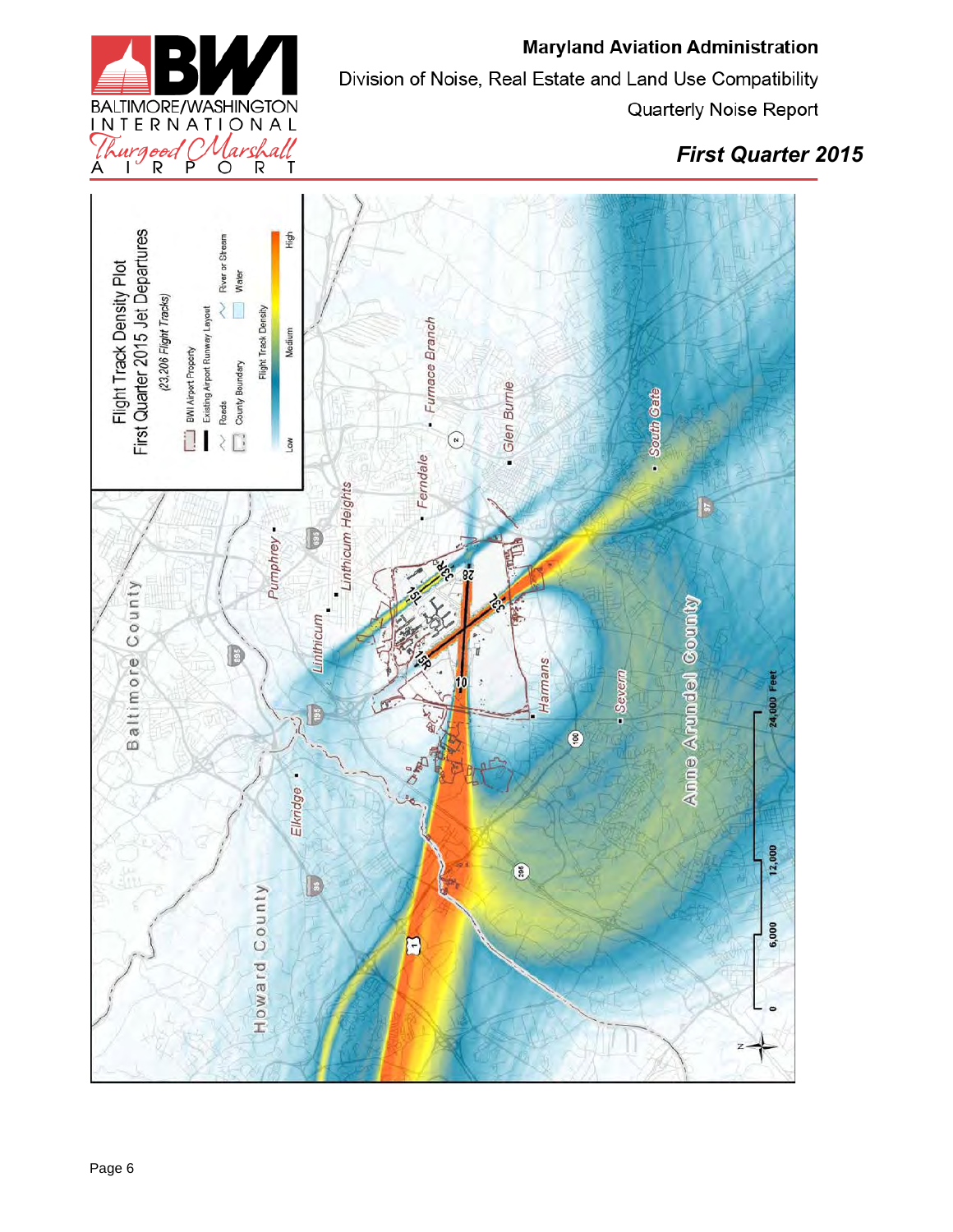

### **Observance of Noise Abatement Procedures**

In order to encourage on-going compliance with the voluntary noise abatement procedures developed for BWI Marshall, a *Quarterly Airline Performance Report* is generated for the major carriers and cargo operators. Data is obtained from our noise and flight track monitoring system and the two noise abatement procedures of most interest to the local communities are evaluated. These procedures are:

- 1. Runway 15 Right departures initiating their right turns at, but not prior to, 1 DME
- 2. Runway 28 departures initiating their turns at, but not prior to, 3 DME

The following graphs show the percentage of flights for each airline which comply with each of the two procedures. DME stands for Distance Measuring Equipment, and is measured slantrange from the navigational aid located near the center of the Airport. One DME equals one nautical mile.



#### Percentage of Runway 15R Departures Turning Beyond 1 DME - First Quarter 2015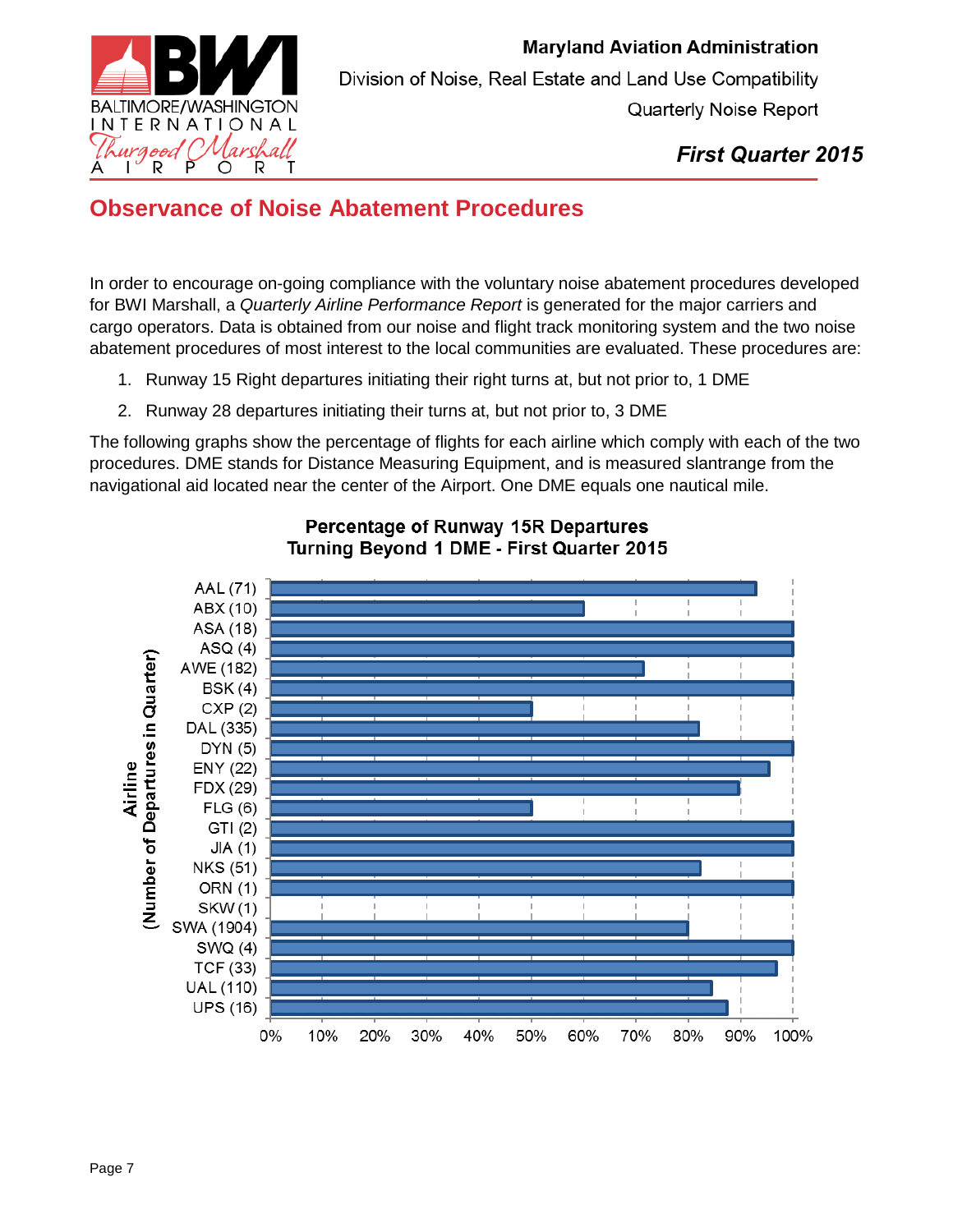

## **Percentage of Runway 28 Departures** Turning Beyond 3 DME - First Quarter 2015

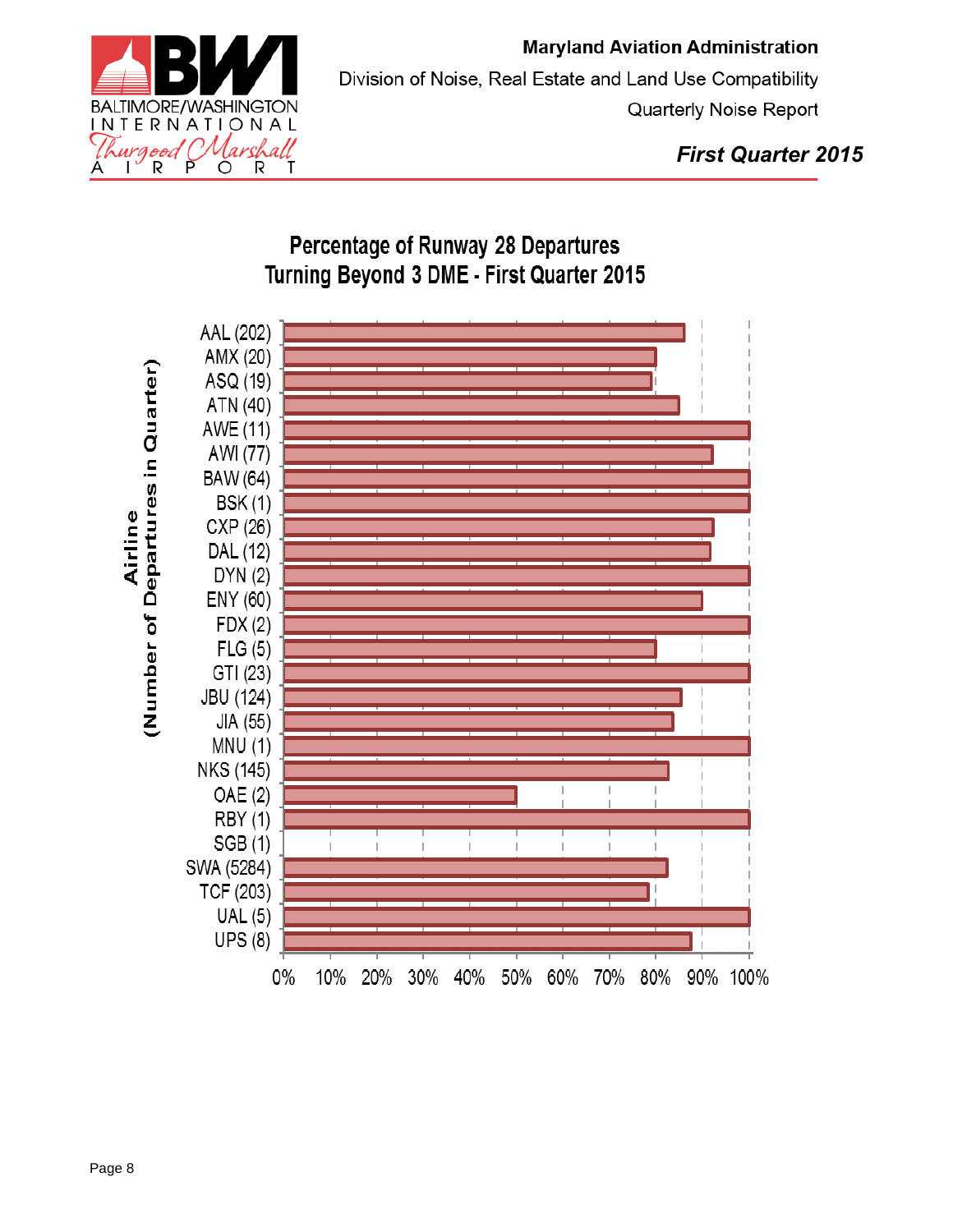

*First Quarter 2015*

### <span id="page-8-0"></span>**Outreach**

The MAA engages in on-going efforts to enhance the level of communication and interaction between the Airport and area residents. The MAA Community Outreach Programs encourage the exchange of information between the MAA and local community groups and residences by providing a contact point for listening to and responding to Airport-related community concerns. These programs also supplement the efforts of the BWI Marshall Neighbors' Committee to promote the active participation of local residents in Airport issues.

The Division of Real Estate and Noise Abatement monitors services provided to the local community to promote public education, communication and the number of responses to requests for portable noise monitoring. Specific services or activities provided by the MAA and the Noise Office are listed below, along with the number of events or reports.

#### **Public Education & Activities –1st Quarter 2015**

| <b>Committee/Community Meetings</b><br><b>Community Noise Monitoring Reports</b> |    |
|----------------------------------------------------------------------------------|----|
|                                                                                  | 4  |
| <b>Airport Zoning Permits</b>                                                    | 47 |
| Mailings                                                                         | O  |

#### **Community Enhancement Grant Program**

Maryland Senate Bill 276 established an 11-member "Citizens Committee for the Enhancement of Communities Surrounding Baltimore/Washington International Thurgood Marshall Airport." The intent of this legislation is to provide some benefit to those citizens living in communities impacted by the daily operation of BWI Marshall by allowing them the opportunity to apply for grants for transportationrelated projects such as sidewalks, speed humps, street lights, etc. These communities must be located within the most recently certified Airport Noise Zone or within two miles of the outermost noise contour.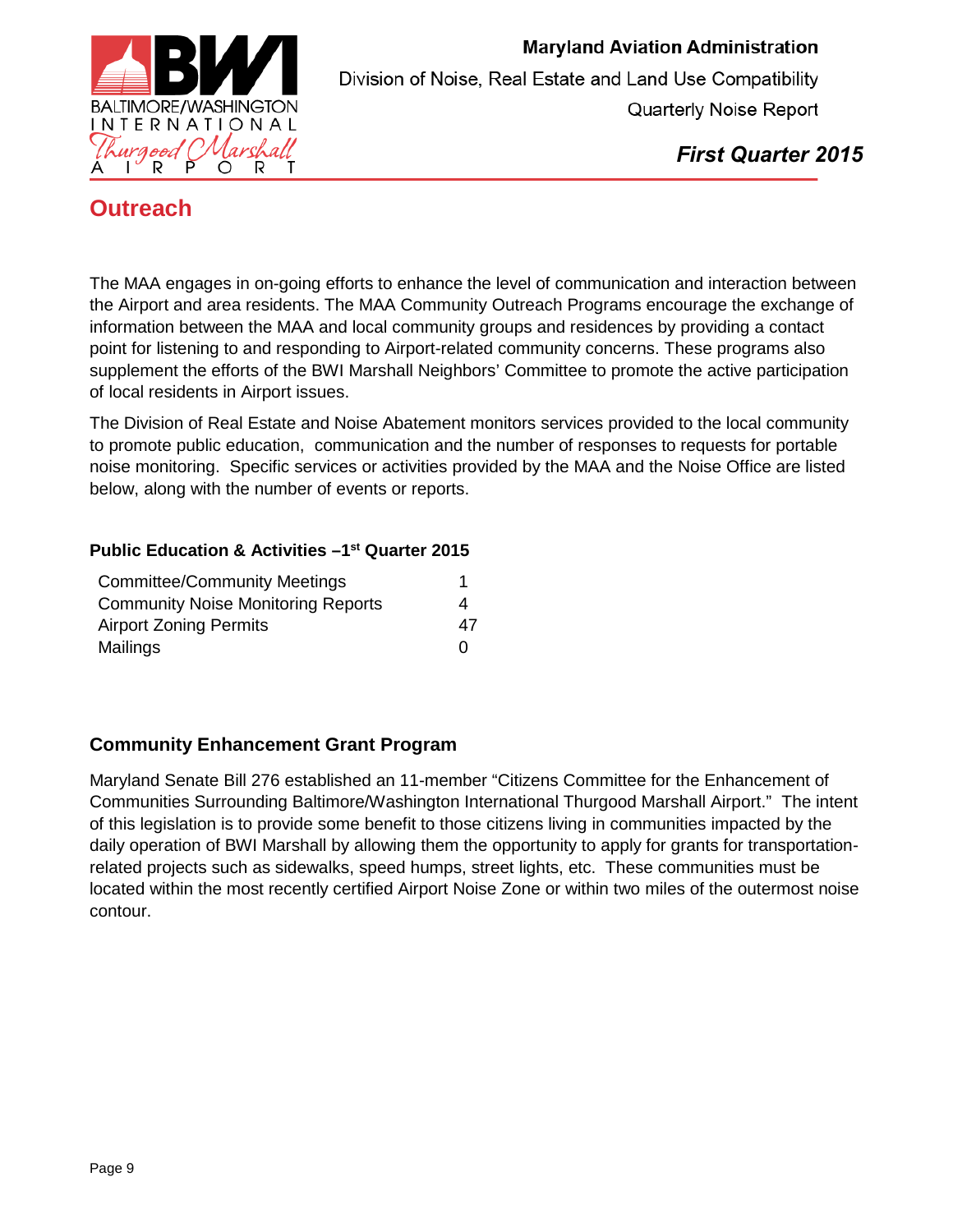

*First Quarter 2015*

#### **Grant Program** continued

The Community Enhancement Grant Committee met on February 24, 2015. Four grants were submitted and two were approved and funded. The total amount awarded was \$41,600.

The 1<sup>st</sup> Quarter 2015 specific grant information is as follows:

- Grant #15-04 Villages of Dorchester \$36,725; Replacement of concrete sidewalks, curbs and gutters throughout the community.
- Grant #15-05 Linthicum Shipley Improvement Association; New electronic signs at the National Electronic Museum *(Denied).*
- Grant #15-06 Ridge Forest Homeowners Association \$4,875.00; Install low voltage lighting and electrical power to the entrance into Ridge Forest Community.
- Grant # 15-07 Glen Burnie Improvement Association (GBIA); Application lacked sufficient detail to indicate the location of the proposed work (*Denied but requested additional information and new application submission).*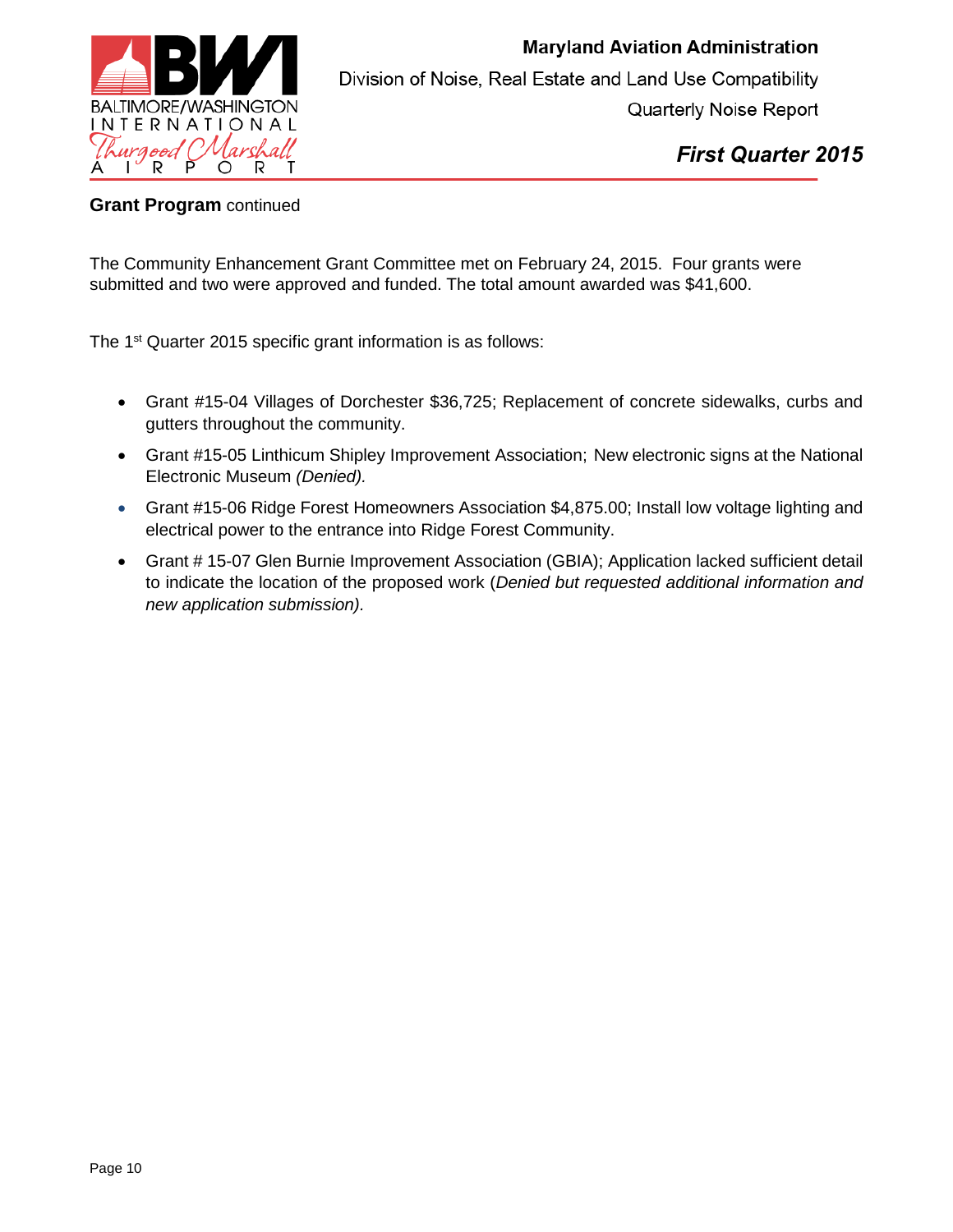

*First Quarter 2015*

#### **Airport Noise Hotline Calls**

The MAA maintains a 24-hour Airport Noise Hotline at 410-859-7021. Staff is available during normal business hours to discuss aircraft noise concerns directly with callers. Voicemail is available for recording noise concerns at night and on weekends. The graph below shows the number of calls, emails and callers per community for the quarter.

There were 138 calls during the 1<sup>st</sup> Quarter 2015 compared to 42 calls during the 1<sup>st</sup> Quarter of 2014. Note: 79 calls were from two individuals.



#### **Number of Noise Calls and Callers per Community**

**138 total calls**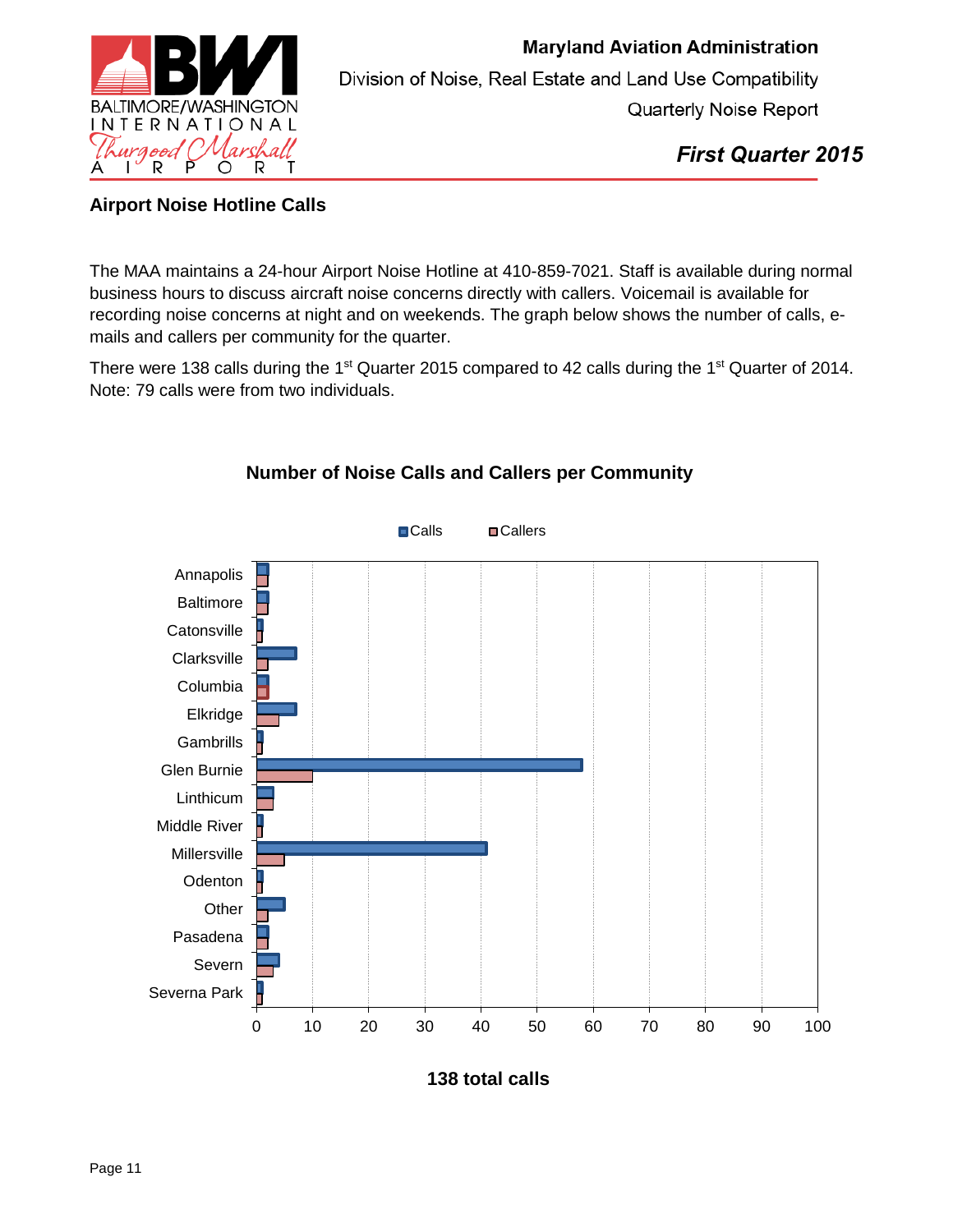

*First Quarter 2015*

## <span id="page-11-0"></span>**BWI Marshall Neighbors Committee**

The BWI Marshall Neighbors Committee was established in December 1983 and serves as a liaison between the Airport and the surrounding communities to ensure continuing and timely discussion of mutual airport and community interests. The Committee serves as a forum for exchanging information, ideas and suggestions. Examples of interests include, but are not limited to:

- 1. Ground access (highways, light rail, etc.),
- 2. Long-range transportation planning issues,
- 3. Operational changes (construction, maintenance and air traffic control),
- 4. Noise abatement and other environmental issues,
- 5. Parking and ground transportation; and
- 6. Land use planning.

The BWI Marshall Neighbors Committee consists of representatives from the following groups:

- Columbia Council *(inactive)*
- Greater Elkridge Community Association
- Elmhurst Improvement Association
- Glen Burnie Improvement Association
- Glen Burnie Park Civic Association *(inactive)*
- Ferndale Area Community Council
- Greater Pasadena Council *(inactive)*
- Harmans Civic Association
- Linthicum/Shipley Improvement Association
- Severn Improvement Association
- Timber Ridge Improvement Association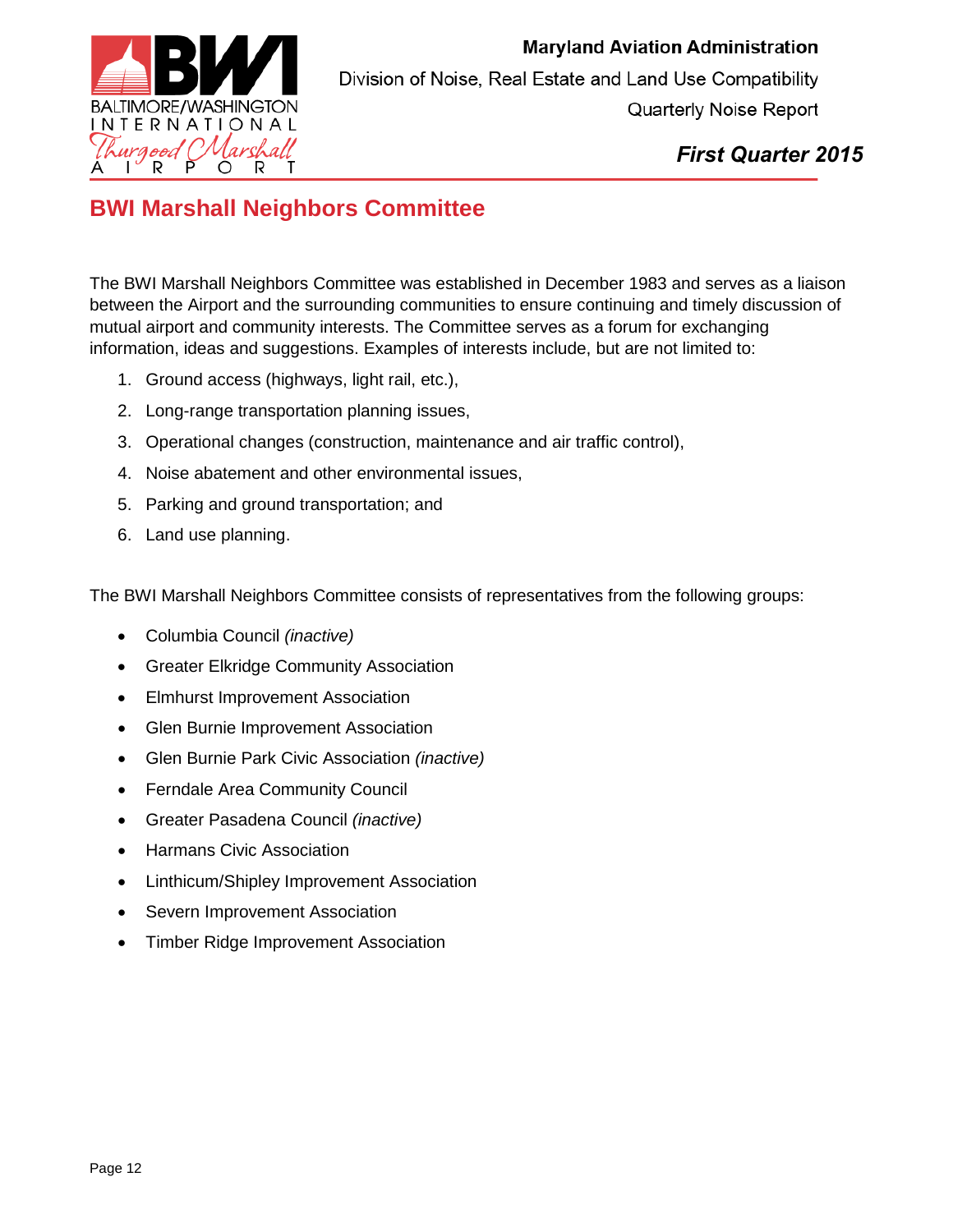

*First Quarter 2015*

### <span id="page-12-0"></span>**Airport Noise Zone**

The Maryland Environmental Noise Act of 1974 provides for the protection of citizens from the impact of transportation related noise. The aviation portion of the Act requires the MAA to create a certified Airport Noise Zone (ANZ) to control incompatible land development around BWI Marshall and a Noise Abatement Plan (NAP) to minimize the impact of aircraft noise on people living near the Airport. An ANZ and NAP were first established for BWI Marshall in 1976. Both were updated in 1982, 1988, 1993, 1998, and 2007. The latest update to the ANZ became effective on December 22, 2014.

The ANZ is determined by a composite of three noise contours: a base year contour, a five-year forecast, and a ten-year forecast. The largest of the three contours in any area around the Airport determines the outline of the ANZ, thereby offering protection within the largest of the existing or future noise contours.

The contours depict the Day-Night Average Sound Level (DNL) around BWI Marshall. Both the State of Maryland and the FAA require the use of the DNL metric by all airports conducting environmental studies. The FAA also requires the use of its standard computer model known as the Integrated Noise Model (INM) for developing noise contours. The current 2014 ANZ is depicted on the following page.

### <span id="page-12-1"></span>**Noise Monitoring Program**

The MAA operates a permanent noise monitoring system that operates 24 hours per day, seven days a week. The noise monitoring equipment in place at BWI Marshall was installed in the late 1980's and is approaching the end of its useful life due to the age of the equipment and the inability to obtain replacement parts Once a new system is installed, we will resume the presentation of noise data by tables and graphs.